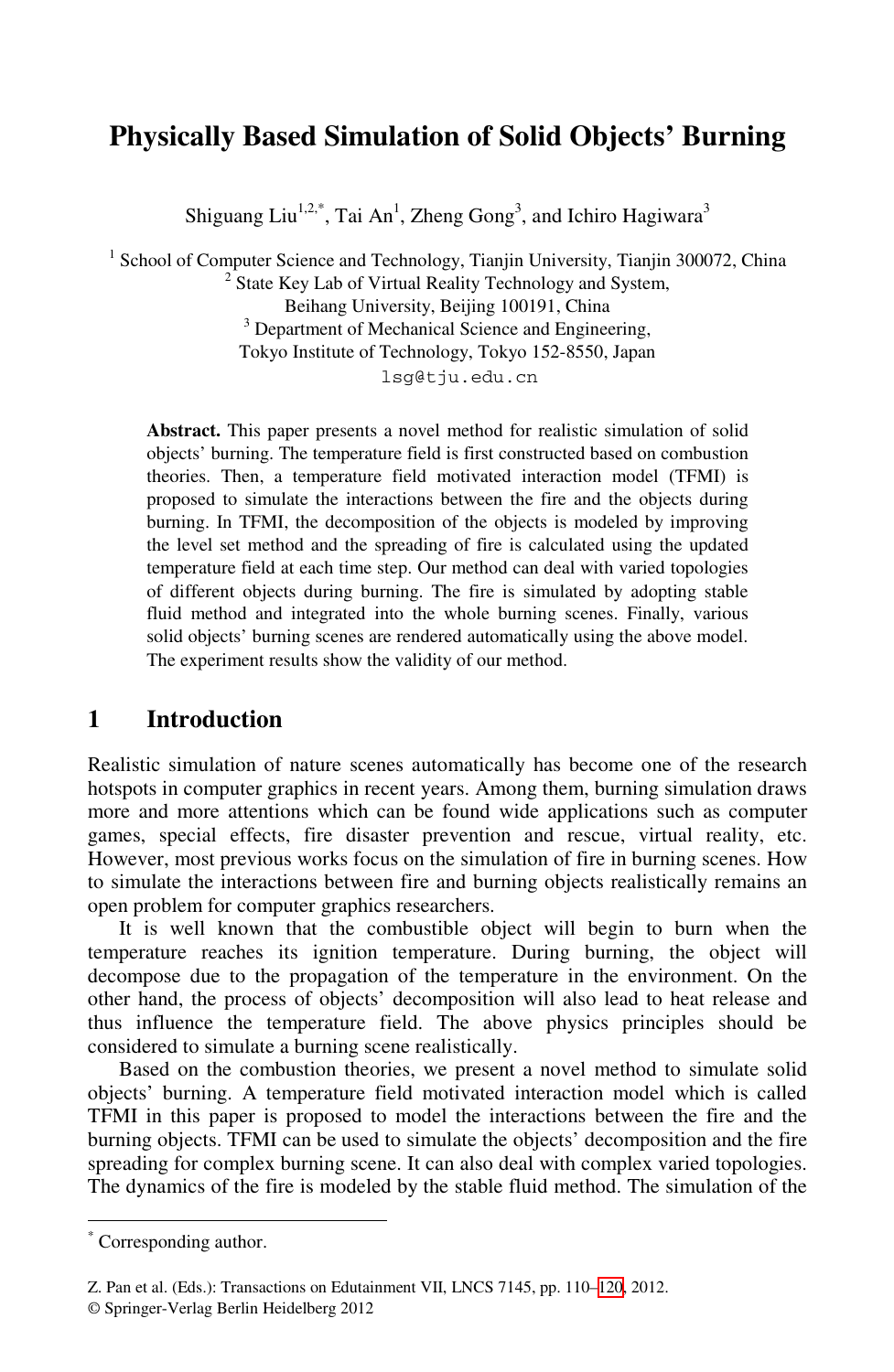fire and the objects' deformation is modeled in the same 3D space and integrated as a whole framework. The main contributions of our paper can be summarized as follows:

- $\triangleright$  A novel physically based simulation framework for solid objects' burning is proposed which can deal with various dynamic burning scenes.
- $\triangleright$  TFMI is specially designed to model the interactions between the fire and the objects during burning.
- $\triangleright$  Our method can deal with complex varied topologies during burning which is also easy to implement.

The rest of the paper is organized as follows. In Section 2 we give a brief survey of relative works. Then we propose the method of modelling the temperature field in Section 3. Section 4 describes TFMI which is adopted to simulate the interactions between the fire and the object during burning. The implementation and rendering results are discussed in Section 5. Conclusions and future works are at last.

### **2 Related Work**

Recently, more and more attention has been paid to realistic simulation of burning scenes. However, extensive studies are conducted on the simulation of fire phenomena without considering its interactions with the burning objects.

For fire simulation, the existed methods belong to two categories: heuristic methods and physics based methods. Heuristic methods are fast and easy to implement, including particle systems, cellular automata, etc. Physically based methods can simulate more realistic fire scenes but need more computational times. In 1983, Reeves [1] adopted particle systems to simulate fire which was the first fire model in computer graphics. This method is simple and easy to implement. A large amount of particles are needed to generate a realistic scene and the motion of fire is also hard to control by this method. Supposing that fire consisted of some simple cellular, Pakeshi et al. [2] used the theory of Cellular Automata to model fire. By combining the cellars into different patterns, this method can control the motion of fire easily. Wang et al. [3] proposed a unified framework for modeling and animating fire using geometric constrains such as curves, surfaces, etc. To achieve more accurate fire scenes, many physics based fire models are proposed. Rushemeier et al. [4] described the visualization method for fire by using data from pool fires. In 1995, Stam et al. [5] simulated the dynamics of fire by a finite difference scheme. This method can generate realistic motion of fire. However, the solution is not stable. Nguyen et al. [6] introduced a Navier-Stokes equations based fire model. By adopting level set method to track the blue core of the fire, this method can model complex fire with realistic shapes at the cost of a large amount of computations. Considering the physical and chemical theories, Ishikawa et al. [7] presented a novel method to simulate the fire spread. Hong et al. [8] tried to simulate fire with more detailed features like flame wrinkling and cellular patterns using the DSD (Detonation Shock Dynamics) framework. Explosion is the results of instant fire in a limited space, which was also simulated [9, 10] in computer graphics in recent years. Though the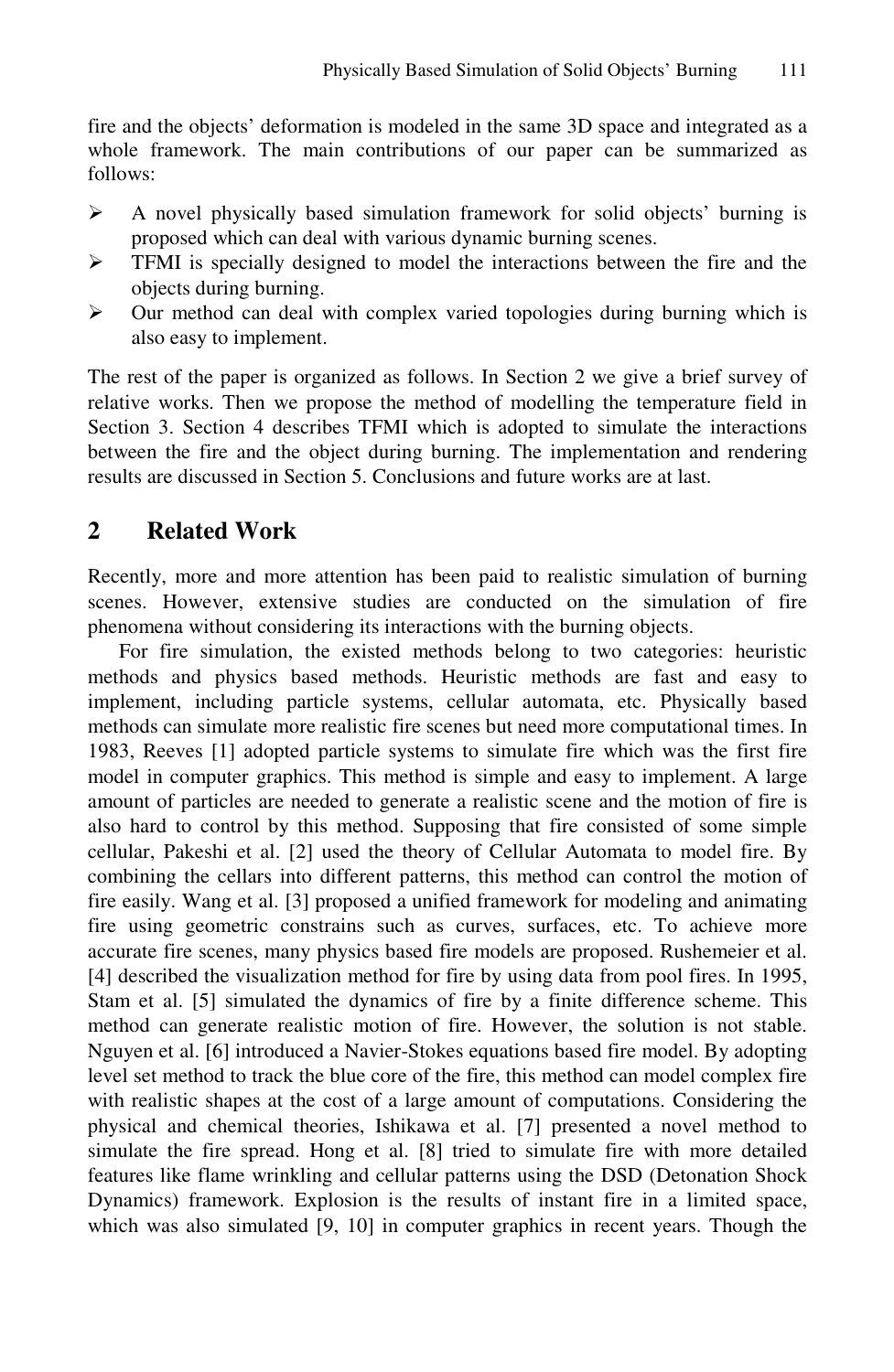above methods can simulate the dynamics and the shapes of the fire realistically, they can not be used to simulate the interactions between fire and the burning objects. Until now, there are only a few works for the simulation of realistic burning scenes considering the interactions between fire and the objects.

Burning solids into gases was simulated by Losasso et al. [11] using a remeshing method. This model doesn't consider the burning object's influence on the motion of the fire and can not generate fine-scale decomposition structures. Melek et al. [12, 13] proposed an interactive method to simulate the objects' decomposition and deformation during burning. However, their method did not consider the object's property such as the calorific value and the specific heat capacity, etc. Also, they suppose the deformation direction of the object as the opposition to the normal. The similar method [14] was also adopted to simulate the bending and crumpling effects of simple objects such as matches and paper. Just recently, Liu et al. [15] proposed a novel unified framework for simulating burning phenomena of thin-shell objects such as paper, cloth, etc. However, this method is difficult to be extended for the simulation of solid objects' burning. In this paper, we propose a novel method for simulation of solid objects' burning, which can simulate the interactions between fire and burning objects realistically. Our method can also capture the fine scales of decomposition for solid objects when they are burning.

## **3 Temperature Field**

During objects' burning, the temperature in the space will vary due to the motion of fire. Meanwhile, the updated temperature field will influence the propagation of the fire. For example, the diffusion of the temperature can make more vertexes' temperature reach their ignition temperature and thus begin to burn. So, calculation of the temperature field is the basis to model the interactions between fire and the object. Figure 1 shows the framework of our temperature field motivated burning simulation.



**Fig. 1.** Temperature field motivated burning simulation

The propagation of temperature will be different for different vertexes in the space. We calculate the temperature for the outer vertexes (including the boundary vertexes) and the interior vertexes, respectively. For the outer vertexes, the temperature will be advected by the velocity field and spread to its six neighboring vertexes. As the object will release heat during burning, new thermal energy will add to the temperature field. We model the temperature of the boundary vertexes as follows:

$$
T_t = -(\vec{u} \cdot \nabla)T + K_T \nabla^2 T + T_{add} \,, \tag{1}
$$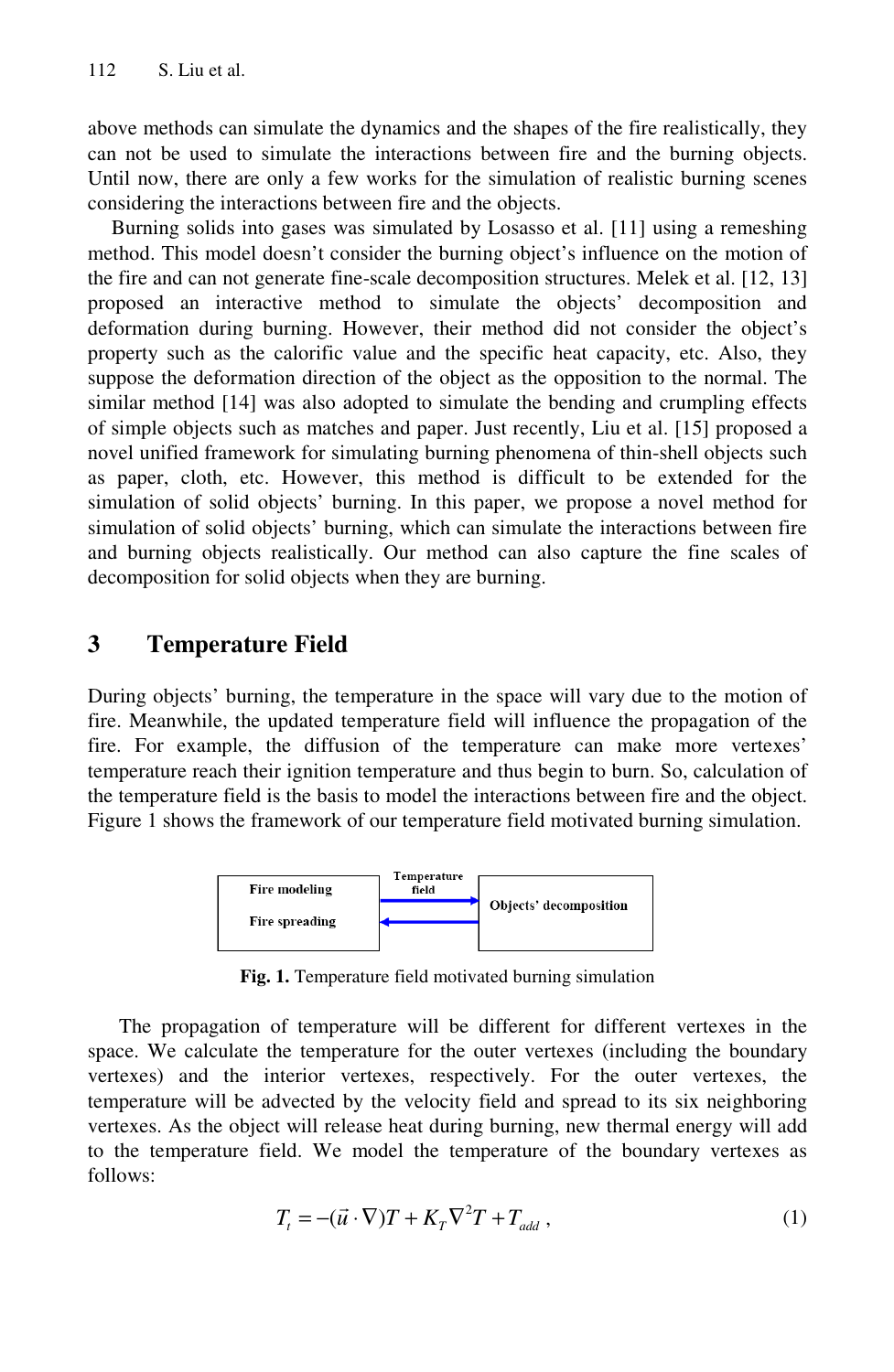where  $T$  is the temperature to be calculated,  $T<sub>i</sub>$  is the time differentiation of the temperature with respect to time,  $\vec{u}$  represents the velocity of the fire,  $K_T$  is the diffusion coefficient which is varied with the position,  $T_{add}$  denotes the added temperature due to the heat release of the objects.  $T_{add}$  is a function of the calorific value and the specific heat capacity of the object, which can be expressed as follows:

$$
T_{add}(\vec{x}) = \begin{cases} \frac{q}{c \cdot f_{total}} \cdot \frac{\partial}{\partial t} S(\vec{x}), T(\vec{x}) > T_{thres}, f_{left} > 0\\ 0, T(\vec{x}) < T_{thres} \end{cases}
$$
(2)

where  $S(\vec{x})$  is the amount of the released fuel of vertex  $\vec{x}$  which will be detailed in Section 4,  $T(\vec{x})$  is the temperature of vertex  $\vec{x}$ ,  $f_{total}$  is the total amount of the fuel,  $T_{thres}$  represents the self-pyrolysis temperature of the object, and  $f_{left}$  is the amount of the left fuel. In our method,  $S(\vec{x})/f_{total}$  is used to control the intensity of the temperature's variation,  $q$  and  $c$  are the calorific value and the specific heat capacity of the object, respectively.



**Fig. 2.** The varied temperature field of a bunny model at different time

For the interior vertexes, the spread of the temperature is only caused by the diffusion process. We calculate it by  $T<sub>t</sub> = K<sub>T</sub> \nabla^2 T$ . By introducing the signed distance field which will be expressed in the following section, we can divide the vertexes into the boundary vertexes, the outer vertexes and the interior vertexes easily. Then, the temperature for different kind of vertexes will be calculated using the above model, respectively. Figure 2 shows the result of the varied temperature field of a bunny model at different time. The ignition point is at the bottom of the model. The color shows the magnitude of the temperature, that is, red represents the highest and white represents the lowest.

## **4 Temperature Field Motivated Interaction Model (TFMI)**

#### **4.1 The Overview of TFMI**

Figure 3 shows the sketch map of TFMI. When the object burns, its temperature will increase. The object will decompose when the temperature reaches its self-pyrolysis temperature. At the same time, the object will release heat and influence the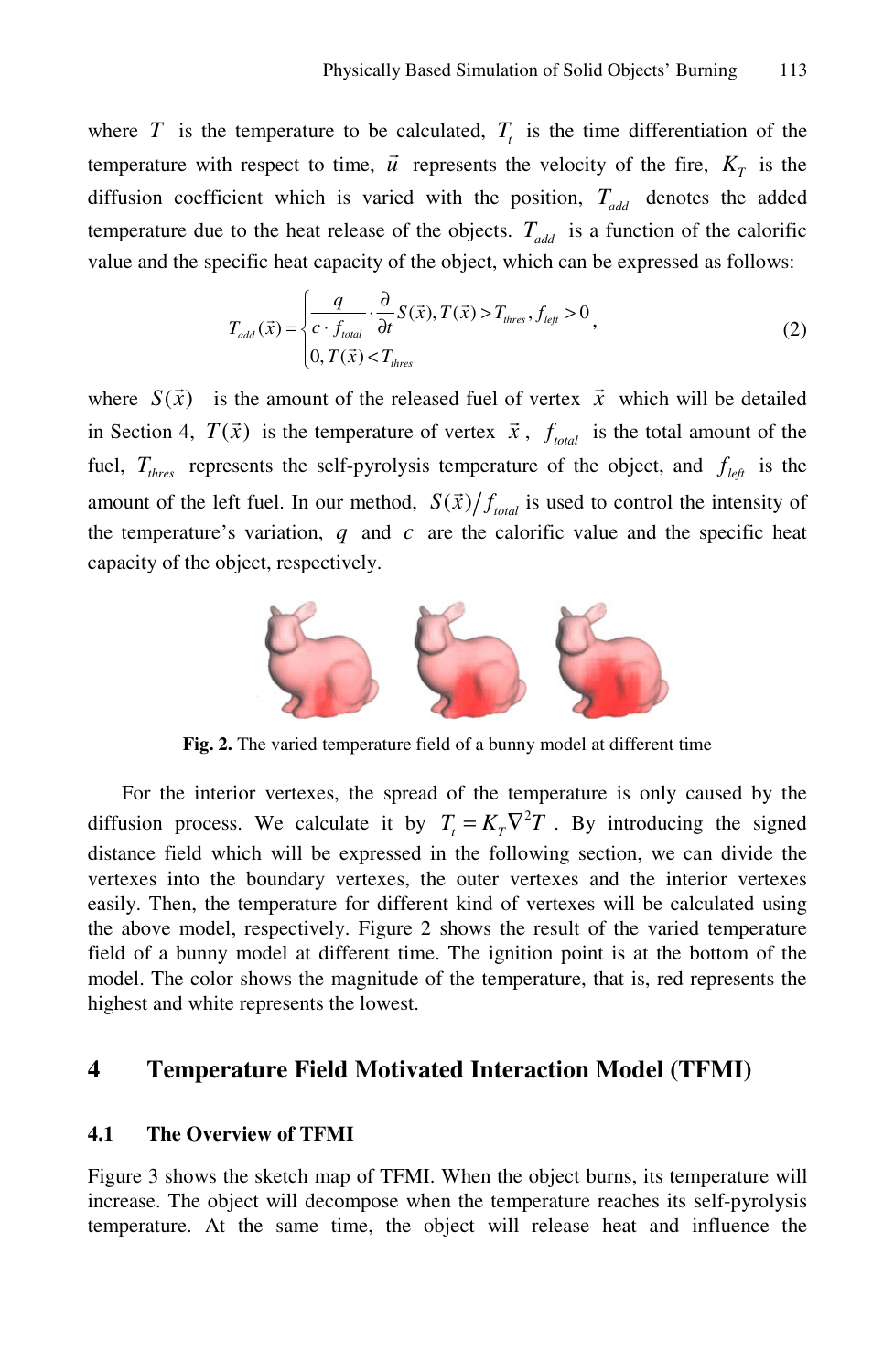temperature field. On the other hand, the object will also be converted into hot gaseous product during its burning, and thus increase the source fuel of the fire. This converted source value can be calculated as follows:

$$
\frac{\partial}{\partial t} S(\vec{x}) = \begin{cases} S(\vec{x},t) \cdot 2^{\frac{1}{10}\frac{\partial T}{\partial t}}, \ \vec{x} \in \partial \Omega, T(\vec{x}) > T_{thres}, f_{left} > 0, \\ 0, otherwise \end{cases}
$$
(3)

where *a* is an adjustment parameter,  $|\vec{u}|$  is the modulus of the velocity,  $\partial\Omega$ represents the boundary of the object,  $\rho$  and  $\mu$  are the density and the viscosity, respectively. As the object converts into hot gaseous product during burning, the left fuel will decrease gradually. The time differentiation of the amount of the fuel of

vertex 
$$
\vec{x}
$$
 can be expressed as  $\frac{\partial}{\partial t} f_{left}(\vec{x}) = -\frac{\partial}{\partial t} S(\vec{x})$ .



**Fig. 3.** The overview of TFMI **Fig. 4.** The isocontour surface in our method

#### **4.2 Level Set Based Object Decomposition**

When the temperature reaches the object's self-pyrolysis temperature, it will decompose. In most cases, the object will be burned into pieces. We introduce the physics of burning into the level set method to model the complex process of the object's decomposition.

Level set method is widely used to trace the dynamic interfaces in computer graphics and image processing [16-18]. In our method, the interface between the fire and the object is simulated as one side of an isocontour of a signed distance field,  $\phi$ . The interface  $\partial\Omega$  is defined by  $\phi = 0$  isocontour with  $\phi < 0$  representing the inside of the object  $\Omega^-$  and  $\phi > 0$  representing the outside of the object  $\Omega^+$ , respectively (see Fig. 4).

The signed distance  $d(\vec{x})$  of a vertex  $\vec{x}$  is defined as the minimum length from  $\vec{x}$  to the interface, that is,  $d(\vec{x}) = \min(|\vec{x} - \vec{x}_I|)$ , where  $\vec{x}_I \in \partial\Omega$ . The sign of *d*( $\vec{x}$ ) is positive, zero and negative when  $\vec{x} \in \Omega^+$ ,  $\vec{x} \in \partial\Omega$  and  $\vec{x} \in \Omega^-$ . respectively. Until now, there are some methods to calculate the signed distance field in 3D space [19-24]. Here, we introduce the method of pseudo normal [25], which can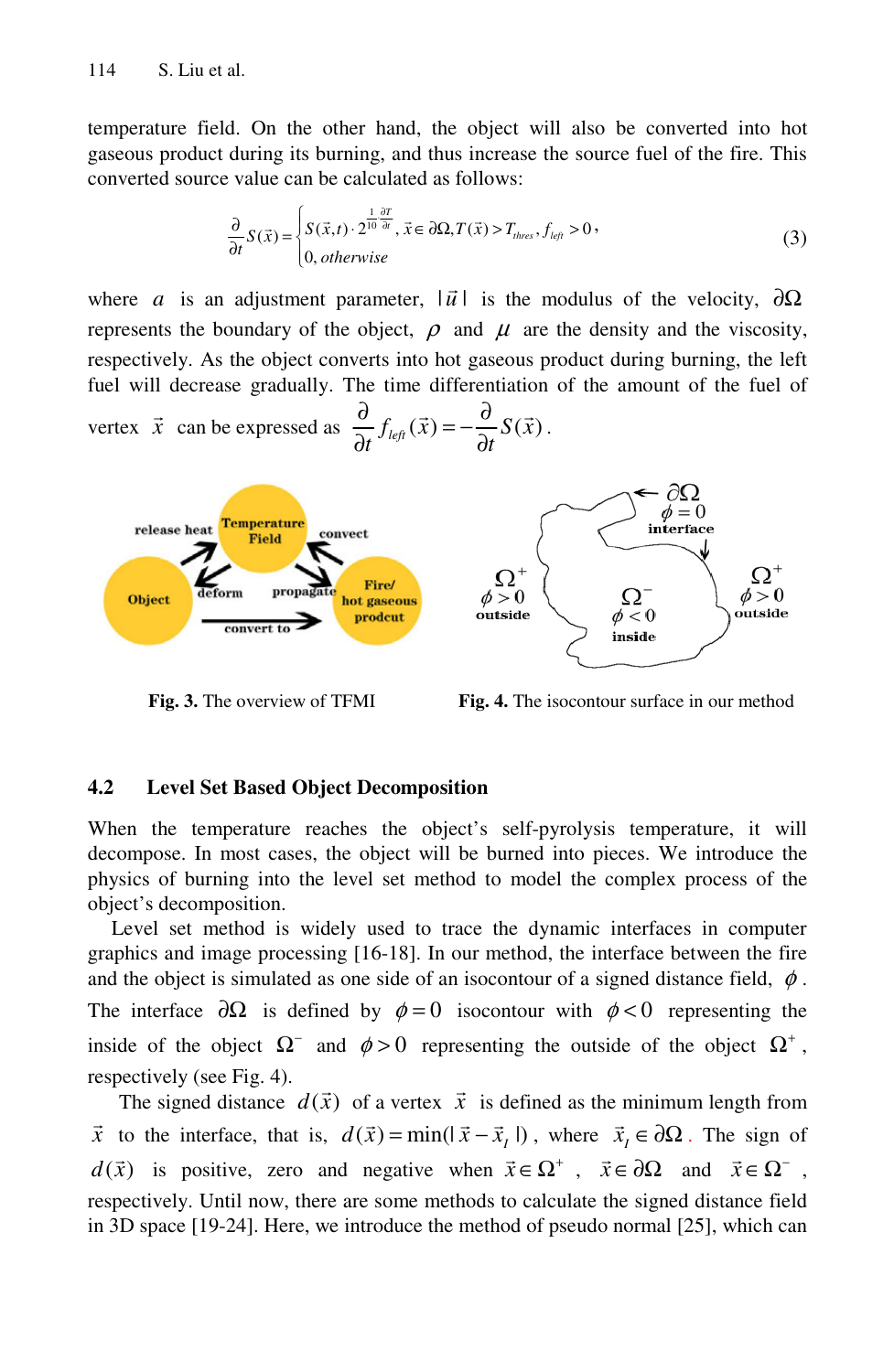design the signed distance field from the triangle meshes. The interface is dynamically evolved in space and time according to the velocity field  $\vec{u}$ . This process is expressed by the following equation:

$$
\phi_t + \vec{u} \cdot \nabla \phi + n \cdot |\nabla \phi| = b \kappa |\nabla \phi|,\tag{4}
$$

where  $\phi_t$  is the partial derivative of  $\phi$  with respect to time,  $\nabla$  is the gradient operator,  $\kappa$  is the curvature, *n* denotes the velocity on the direction of the normal, *b* is a coefficient. During burning, the maximum deformation direction of the object is opposite to the normal. So, Equation (4) can be converted as follows:

$$
\phi_t - D(\vec{x}) \, |\nabla \phi| = 0 \,, \tag{5}
$$

where  $D(\vec{x})$  is the magnitude of the decomposition of vertex  $\vec{x}$  which is a function of the position, the temperature, the property of the object such as the self-pyrolysis temperature, density, etc. We calculate  $D(\vec{x})$  as the following:

$$
D(\vec{x}) = \begin{cases} (a(T(\vec{x}) - T_{\text{air}})/\rho \, |\, \vec{u} \,|^2), \, \vec{x} \in \partial\Omega, T(\vec{x}) > T_{\text{thres}}, f_{\text{left}} > 0 \\ 0, \text{ otherwise} \end{cases} \tag{6}
$$

where *a* denotes the intensity of the combustion of the object,  $T_{\text{air}}$  is the average temperature of the air. As Equation (5) satisfies the condition of the signed distance field, it can be discreted as  $\phi^{n+1} = \phi^n + D(\vec{x})\Delta t$ , here  $\Delta t$  is the time step. This method can deal with complex varied topology during burning. Figure 5 shows the topology variation of a dog model constructed by our method.



**Fig. 5.** Topology construction for a dog model during burning

#### **4.3 Fire Spreading**

To simulate the spreading of fire, we will first initialize the position of the ignition points. Then, according to the updated temperature field at each time step, we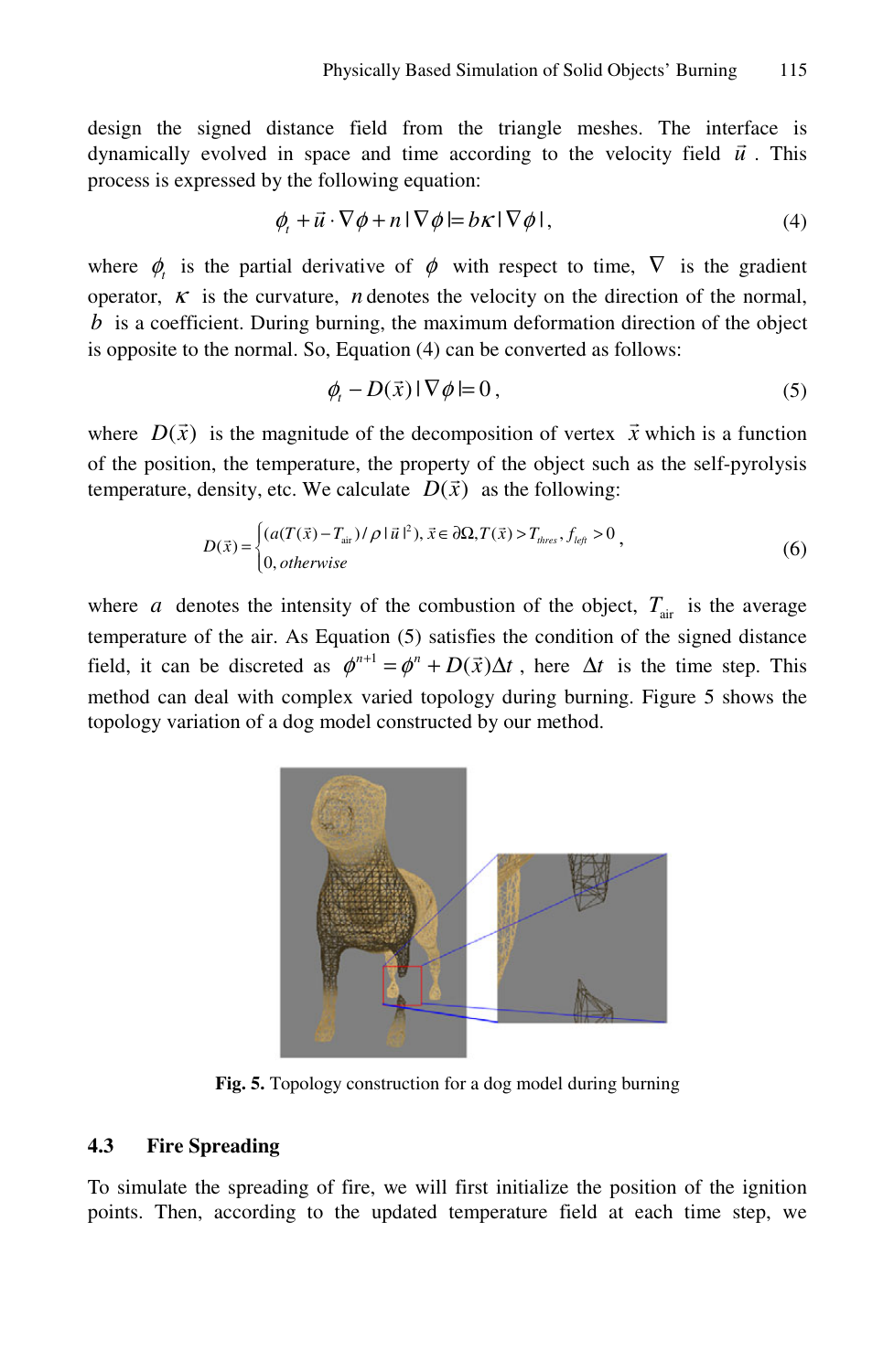determine which vertexes will reach the combustion conditions. We divide the vertexes into three categories: burning vertex, unburned vertex and burned vertex. Figure 6 shows the results of the spreading of the burning areas. In Figure 6, the black part represents the burned area.



**Fig. 6.** Results of the spreading of the burning areas

# **5 Implementation and Rendering Results**

Based on the above model, we have rendered various burning scenes of solid objects. All simulations were run on a Pentium IV with 3.0G RAM, nVidia 7800 display card. In our experiments, the time step *dt* is 0.25, and the values of  $T_{air}$  and  $T_{max}$  are 25.0  $\degree$ C and 600.0  $\degree$ C, respectively. The rendering rates are about 1 second per frame.

More meaningful parameters of the different examples are showed in Table 1. RES is the resolution of the space to calculate level set equations.



**Fig. 7.** Burning results of a dog model

Figure 7 shows the simulation results of a burning bunny model using our method. The ignition point is in the front part of the model. We can see that the burning process and the decomposition of the model from Figure 7(a) through 7(d). Our method can deal with the varied topology of the burning model as shown in Figure 7(c) and 7(d). Figure 8 is the burning results of a monster model. Our method can also simulate the burning phenomena generated by multiple ignition points. Figure 9 (a)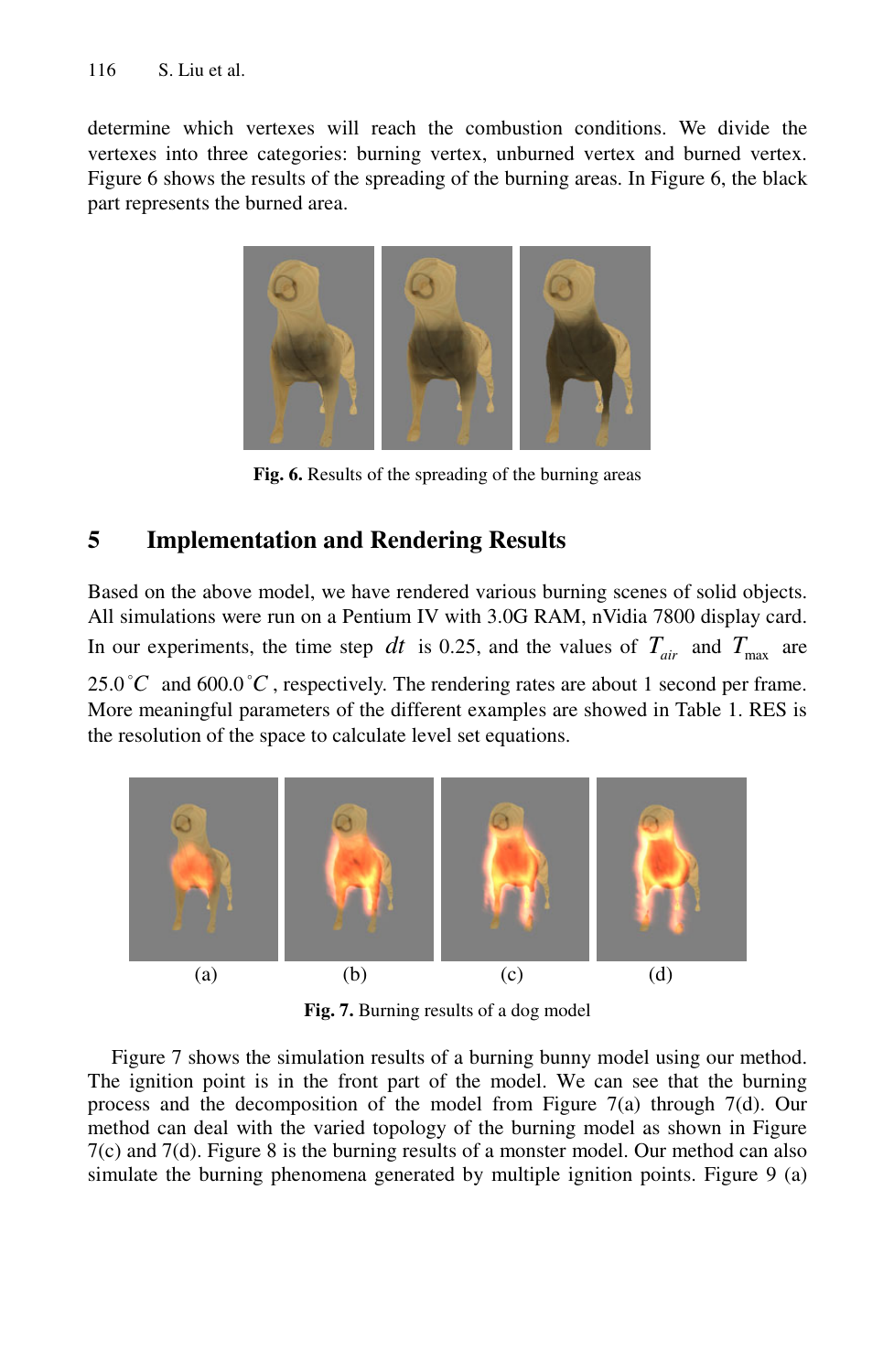through 9(f) shows the burning process of a bunny model generated by only one ignition point which lies on the lower part. We can see that the fire spreads upward along the surface of the model accurately. Figure 10 shows the burning results generated by two ignition points. In Figure 10, one ignition point lies on the lower part and the other lies on the upper part. We can see that the two groups of fire spread according to their own paths first and then convergence into one when they meet. At the same time, the decomposition of the bunny model gets faster. In addition, our method can be used to simulate the burning phenomena of very complex models such as a tree, a house, etc. Figure 11 shows the simulation results of a burning tree. In this experiment, we improve the resolution of the simulation space to  $200 \times 200 \times 200$  to get accurate results. The fine details of the burning of little branches are showed in Figure 11(a) through 11(d). The varied topologies of the tree model during burning are also simulated accurately.

### **6 Conclusions and Future Works**

In this paper, we proposed a novel method to simulate the burning phenomena of solid objects automatically. This method adopted TFMI to model the interactions between the fire and the objects. The decomposition of the burning object is simulated by introducing the combustion theory into level set method. The decomposition of the object will be converted into hot gaseous product and add influence the fire on the contrary. Our method can also model the above process by calculating the temperature field accurately. This new method can deal with complex objects and varied topologies during the burning process.

Our method can be integrated into current popular simulation software to add more details of various burning scenes. However, since we don't consider the animation of the burning model, the dynamics of the burning is less realistic. We will improve it in future work by introducing the advanced animation techniques into our simulation framework. By considering the properties of different objects, our method can be extended to simulate the phenomena of melt, explosion, etc. Our future work will also include acceleration and optimization of the algorithms. For example, the adaptive method to calculate the level set equations and the optimization of the reconstruction of signed distance field may accelerate the rendering. Modern graphics hardware will also be used to achieve real time simulation in our future work.

| Figures  | <b>RES</b>                  | $c(J/(Kg \cdot {}^{\circ}C))$ | q(J/Kg)             | $K_{mat}$ | $T_{thres}$ (°C) |
|----------|-----------------------------|-------------------------------|---------------------|-----------|------------------|
| Fig.7    | $80\times80\times80$        | $2.1 \times 10^{3}$           | $0.8 \times 10^{7}$ | 0.1520    | 185.0            |
| Fig.8    | $80\times80\times80$        | $2.6 \times 10^{3}$           | $1.0 \times 10^{7}$ | 0.1250    | 205.0            |
| Fig.9/10 | $100 \times 100 \times 100$ | $1.7 \times 10^{3}$           | $1.2 \times 10^{7}$ | 0.3750    | 196.4            |
| Fig.11   | 200×200×200                 | $3.0 \times 10^{3}$           | $0.4 \times 10^{7}$ | 0.0625    | 260.0            |

**Table 1.** The parameters and their values in our experiment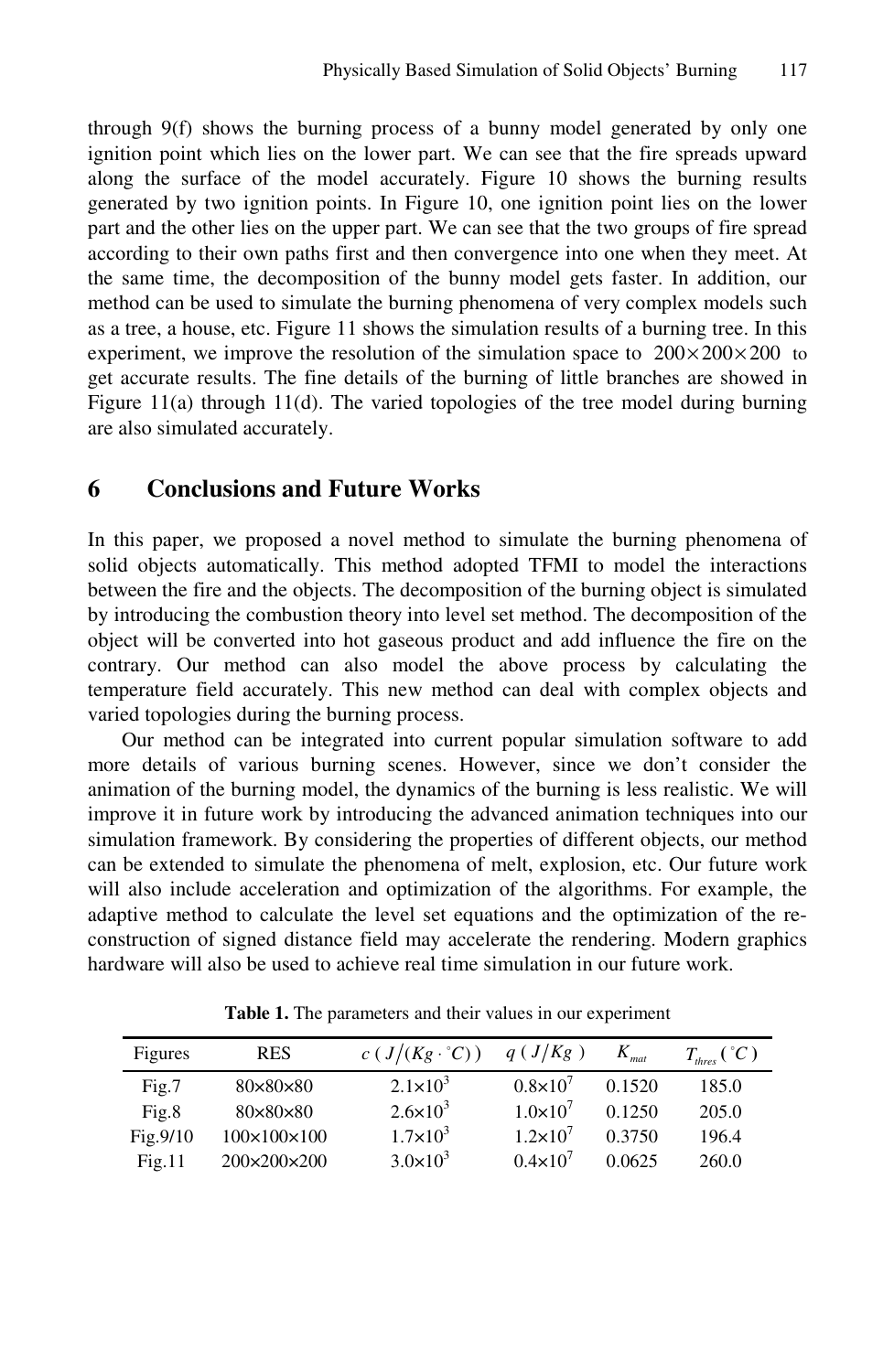

**Fig. 8.** Burning results of a monster model



**Fig. 9.** Burning results of a bunny model with one ignition point



**Fig. 10.** Burning results of a bunny model with two ignition points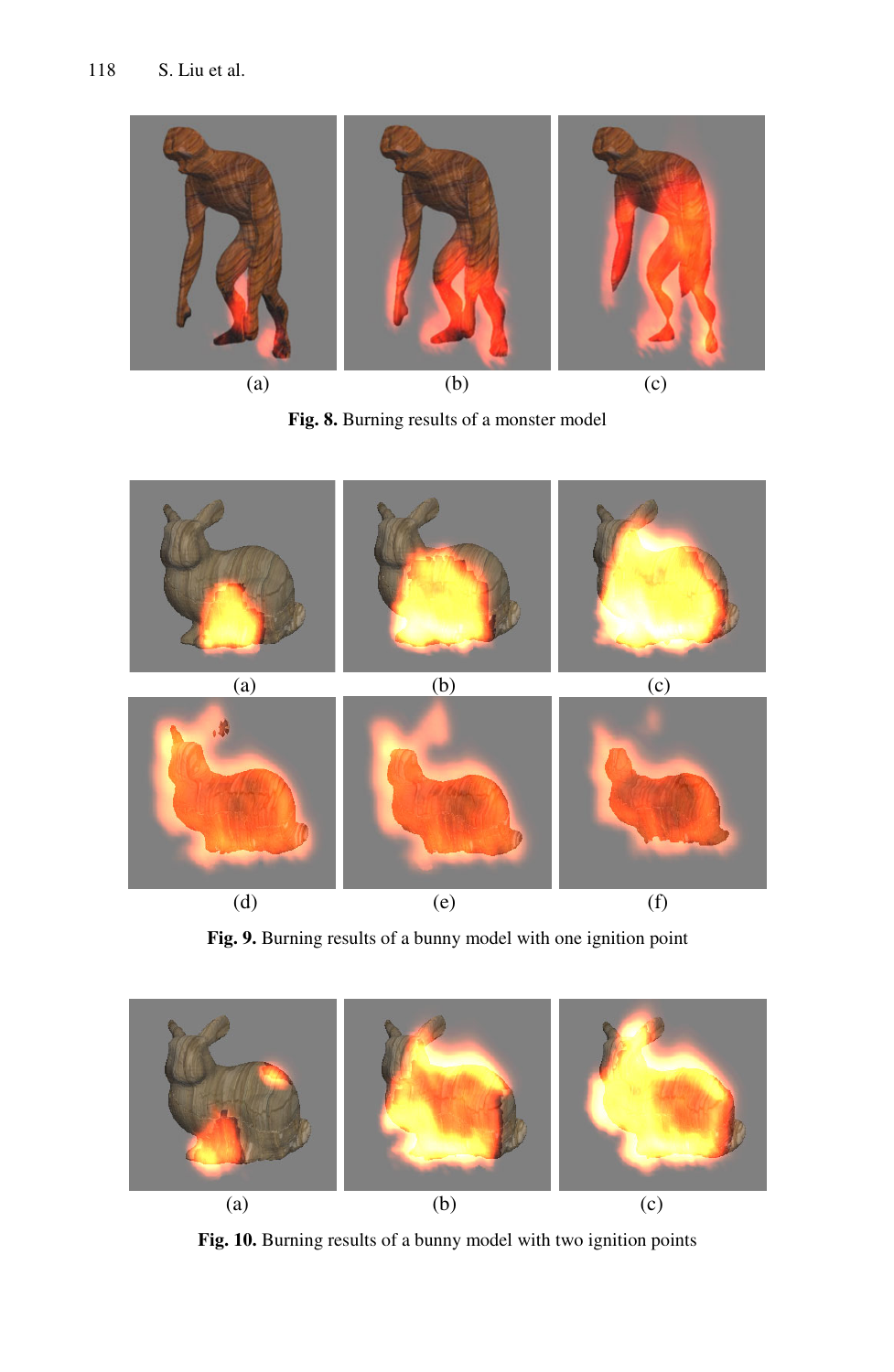

**Fig. 11.** Burning results of a tree mode

**Acknowledgments.** This work was supported by Natural Science Foundation of China under Grant No. 60803047 and 61170118, the Specialized Research Fund for the Doctoral Program of Higher Education of China under Grant No. 200800561045, the Open Project Program of the State Key Laboratory of Virtual Reality Technology and System, Beihang University under Grant No. BUAA-VR-10KF-1, the Open Project Program of the State Key Lab of CAD&CG, Zhejiang University under Grant No. A1210. The authors would also like to thank the reviewers for their insightful comments which greatly helped improving the manuscript.

## **References**

- 1. Reeves, W.T.: Particle Systems-a Technique for Modeling a Class of Fuzzy Objects. In: Proceedings of SIGGRAPH, pp. 359–376 (1983)
- 2. Pakeshi, A., Yuz, K., Nakajima, M.: Generating Two Dimensional Flame Images in Computer Graphics. IEICE Transactions 74(2), 457–462 (1991)
- 3. Hong, Y., Zhu, D., Qiu, X., Wang, Z.: Geometry-Based Control of Fire Simulation. The Visual Computer 26 (2010)
- 4. Rushmeier, H.E., Hamins, A., Choi, M.Y.: Volume rendering of pool fire data. In: Proceedings of IEEE Conference on Visualization, pp. 382–385 (1994)
- 5. Stam, J., Fiume, E.: Depicting Fire and Other Gaseous Phenomena Using Diffusion Processes. In: Proceedings of SIGGRAPH, pp. 129–136 (1995)
- 6. Nguyen, D., Fedkiw, R., Jensen, H.W.: Physically based modeling and animation of fire. In: Proceedings of SIGGRAPH, pp. 721–728 (2002)
- 7. Ishikawa, T., Miyazaki, R., Dobashi, Y., Nishita, T.: Visual simulation of spreading fire. In: Proceedings of NICOGRAPH International, pp. 43–48 (2005)
- 8. Hong, J., Shinar, T., Fedkiw. R.: Wrinkled flames and cellular patterns. In: Proceedings of SIGGRAPH, pp. 47.1–47.6 (2007)
- 9. Yngve, G.D., O'Brien, J.F., Hodgins, J.K.: Animating explosions. In: Proceedings of SIGGRAPH, pp. 29–36 (2000)
- 10. Feldman, B.E., O'Brien, J.F., Arikan, O.: Animating suspended particle explosions. ACM Transactions on Graphics 22(3), 708–715 (2003)
- 11. Losasso, F., Irving, G., Guendelman, E., et al.: Melting and burning solids into liquids and gases. IEEE Transactions on Visualization and Computer Graphics 12(3), 343–352 (2006)